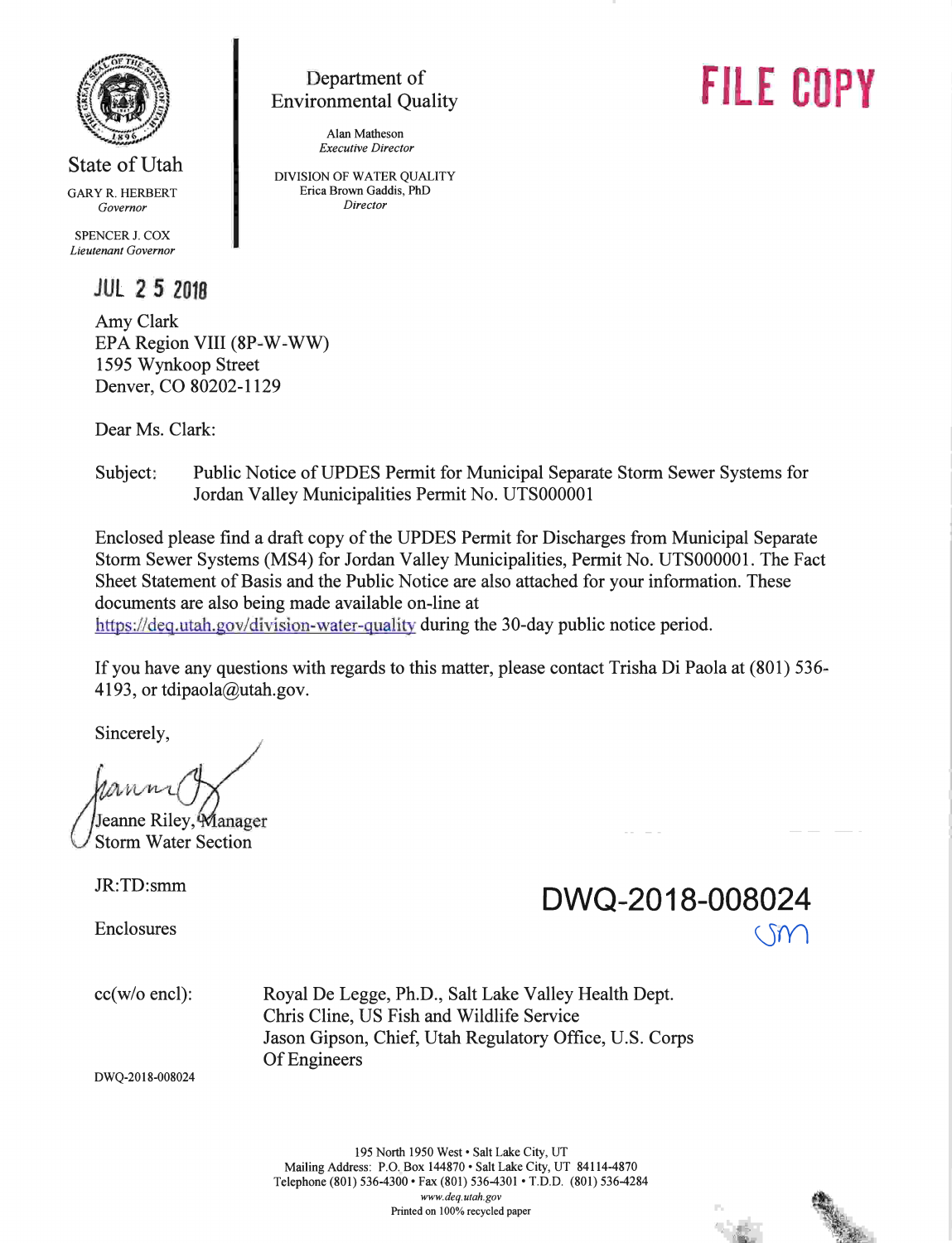

State of Utah GARY R. HERBERT

Governor

SPENCER J. COX Lieutenant Governor

July 25, 2018

Newspaper Agency 143 South Main Salt Lake City, UT 84110

Email: naclegal@utahmediagroup.com Account#: 9001365712

ATTN: Legal Advertising Department

This letter will confirm authorization to publish the attached NOTICE in The Deseret News and Sdt Lake Tribune in the first available edition. Please mail the invoice and affidavit of publication to:

> Department of Environmental Quality Division of Water Quality Attn: Stacy Carroll P.O. Box 144870 Salt Lake City, Utah 84114-4870

Department of **Environmental Quality** 

Alan Matheson Executive Director DIVISION OF WATER QUALITY Erica Brown Gaddis, PhD Director

If there are any questions, please contact Savannah Miller at (801) 536-4316 or  $smooth.gov$ . Thank you for your assistance.

Sincerely,

Storm Water Section Jeanne/Riley/Manager

JR:TD:s

DWQ-2018-008027

195 North 1950 West . Salt Lake City, UT Mailing Address: P.O. Box 144870 . Salt Lake City, UT 84114-4870 Telephone (801) 536-4300 · Fax (801) 536-4301 · T.D.D. (801) 536-4284 www.deq.utah.gov Printed on 100% recycled paper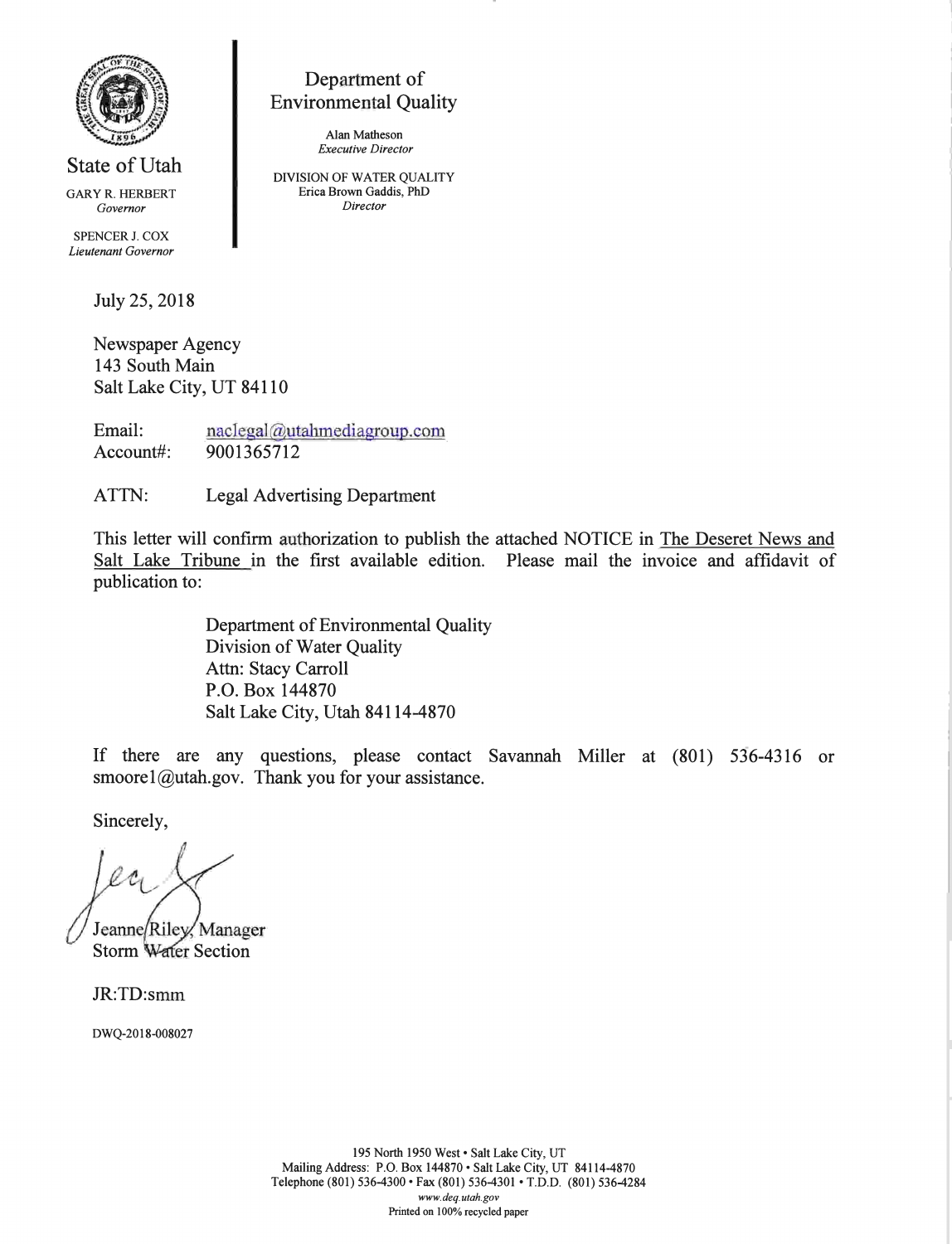

State of Utah GARY R. HERBERT Governor

SPENCER J. COX Lieutenant Governor

Department of Environmental Quality

> Amanda Smith Executive Director

DIVISION OF WATER QUALITY Walter L. Baker, P.E. Director

July 26,2018

#### UTAH DEPARTMENT OF ENVIRONMENTAL QUALITY DIVISION OF WATER QUALITY PUBLIC NOTICE OF THE REISSUANCE OF THE PERMIT FOR DISCHARES FROM JORDAN VALLEY MUNICIPALITIES MUNICIPAL SEPARATE STORM SEWER SYSTEMS

#### PURPOSE OF PUBLIC NOTICE

THE PURPOSE OF THIS PUBLIC NOTICE IS TO DECLARE THE STATE OF UTAH'S INTENTION TO REISSUE A UTAH POLLUTANT DISCHARGE ELIMINATION SYSTEM (UPDES) PERMIT UNDER AUTHORITY OF THE UTAH WATER QUALITY ACT, SECTION 19-5-104 AND 107, UTAH CODE ANNOTATED 1953, AS AMENDED. SAID "PERMIT" REFERS TO UPDES PERMIT AND THE STATEMENT OF BASIS, INCLUDING THE TOTAL MAXIMUM DAILY LOADS (TMDL'S) IF APPLICABLE, AS PER SECTION 303 (d) OF THE FEDERAL CLEAN WATER ACT (CWA).

#### PERMIT INFORMATION

NAME: MUNICIPAL SEPARATE STORM SEWER PERMIT (MS4) FOR JORDAN VALLEY MUNICIPALIEIS, UPDES

PERMIT NO: UTS000001

#### **BACKGROUND**

This permit authorizes discharges of storm water from MS4's from Jordan Valley Municipalities as defined in 40 CFR 122.26(b)(16). The permit requires the operator of a regulated MS4 to develop a storm water management program to address each of the following: 1. Public Education and Outreach; 2. Public Involvement/Participation; 3. Illicit Discharge Detection and Elimination; 4. Construction Site Runoff Control; 5. Long-Term Storm Water Management in New Development and Redevelopment, and; 6. Pollution Prevention/Good Housekeeping for Municipal Operations.

#### PUBLIC COMMENTS

Public comments are invited any time prior to of the close of business on August 27, 2018. Written public comments can be submitted to: Trisha Di Paola, UPDES Storm Water Section, Utah Division of Water Quality, P.O. Box 144870, Salt Lake City, Utah 84114-4870 or by email at: tdipaola@utah.gov. After considering public comment the Utah Water Quality Board may execute the permit issuance or revise it. The permit and associated documents are available for public review under "Public Notices" at https://deq.utah.gov/division-water-quality. If internet access is not available, a copy may be obtained by calling  $801-536-4193$ .

DWQ-2018-008028